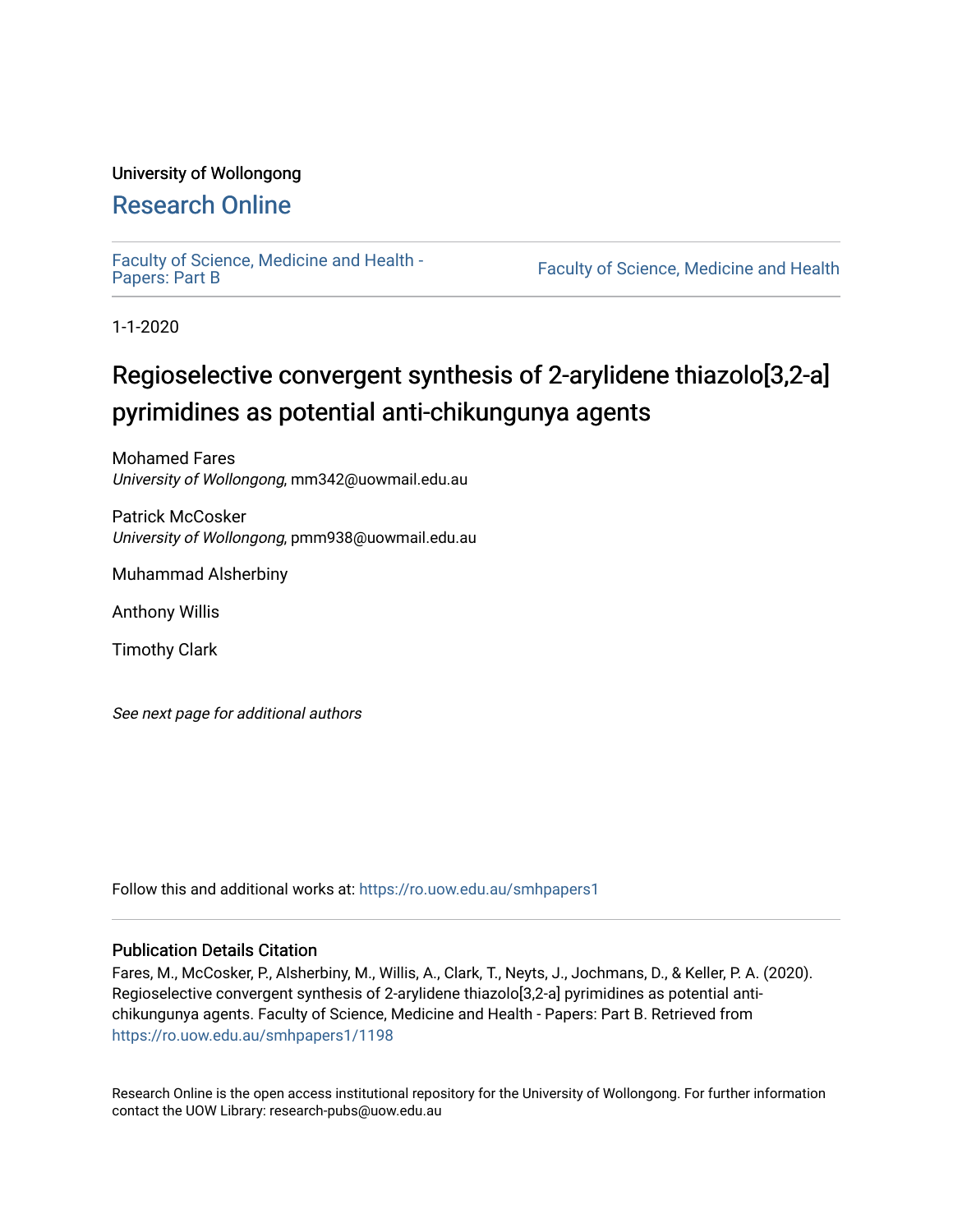## Regioselective convergent synthesis of 2-arylidene thiazolo[3,2-a] pyrimidines as potential anti-chikungunya agents

#### Abstract

This journal is The Royal Society of Chemistry. Convergent and convenient regioselective synthesis of novel thiazolo[2,3-a]pyrimidine derivatives was accomplished using the one-pot reaction of 6-ethylthiouracil, bromoacetic acid, anhydrous sodium acetate, acetic anhydride, acetic acid and suitable aldehyde. X-ray crystallographic study reveals the presence of the Z configuration of only one regioisomer confirmed by computational studies as being the most likely isomer present.

#### Publication Details

Metwaly, M., McCosker, P., Alsherbiny, M., Willis, A., Clark, T., Neyts, J., Jochmans, D. & Keller, P. (2020). Regioselective convergent synthesis of 2-arylidene thiazolo[3,2-a] pyrimidines as potential antichikungunya agents. RSC Advances, 10 (9), 5191-5195.

#### Authors

Mohamed Fares, Patrick McCosker, Muhammad Alsherbiny, Anthony Willis, Timothy Clark, Johan Neyts, Dirk Jochmans, and Paul A. Keller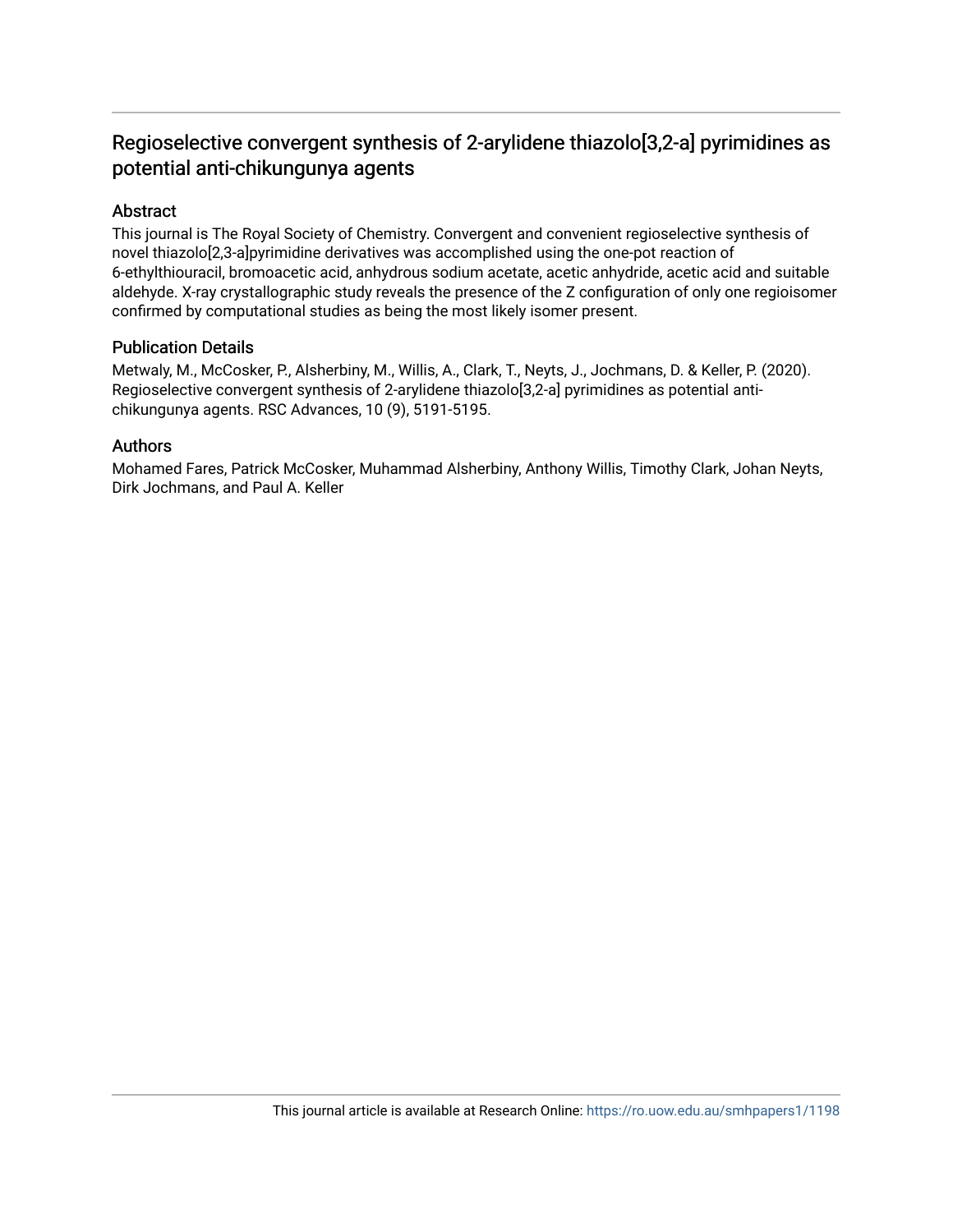# RSC Advances



## PAPER

Cite this: RSC Adv., 2020, 10, 5191

## Regioselective convergent synthesis of 2-arylidene thiazolo[3,2-a]pyrimidines as potential antichikungunya agents†

Mohamed Fares,  $\mathbb{D}^{*ab}$  Patrick M. McCosker,  $\mathbb{D}^{ac}$  Muhammad A. Alsherbiny,  $\mathbb{D}^{d}$ Anthony C. Willis,<sup>e</sup> Timothy Clark, D<sup>c</sup> Johan Neyts, D<sup>f</sup> Dirk Jochmans D<sup>1</sup> and Paul A. Keller<sup>in \*a</sup>

Received 27th November 2019 Accepted 17th January 2020

DOI: 10.1039/d0ra00257g

rsc.li/rsc-advances

Convergent and convenient regioselective synthesis of novel thiazolo[2,3-a]pyrimidine derivatives was accomplished using the one-pot reaction of 6-ethylthiouracil, bromoacetic acid, anhydrous sodium acetate, acetic anhydride, acetic acid and suitable aldehyde. X-ray crystallographic study reveals the presence of the Z configuration of only one regioisomer confirmed by computational studies as being the most likely isomer present.

Arboviruses mainly use arthropod vectors for transmission between hosts and they are considered a growing global health threat.1,2 This arises from the increasing number of travellers, from 450 million in 1990 to nearly 1.4 billion in 2018, and consequently travel-related diseases incidence has increased significantly.<sup>3</sup> Chikungunya virus (CHIKV) (Alphavirus genus, family Togaviridae) is one of the prevalent tropical alphaviruses that is transmitted by *Aedes* mosquitoes.<sup>4,5</sup> After an incubation period of 2–4 days, symptoms start with the onset of high fever and severe persistent joint pain that may last for weeks to years.6,7 Other symptoms of chikungunya fever (CHIKF) include headache, vomiting, rash, myalgia (muscle pain), photophobia and maculopapular rash.<sup>6,8</sup> Unlike other arbovirus infections, around 15% of the patients may encounter "silent infections". 6 PAPER<br> **PAPER**<br> **PAPER**<br> **PAPER**<br> **PAPER**<br> **PAPER**<br> **PAPER**<br> **PAPER CONSISERATION CONSISTS OF 2-arylide**<br> **Chicaroof Synchrometers**<br> **Chicaroof Synchrometers**<br> **PAPER CONSISTS TO 2-allytime through a spental anti-**<br> **PAPE** 

A variety of strategies have been applied to develop anti-CHIKV treatments, including vaccines, and for small molecule inhibitors, random screening, computer aided drug design,

ligand-based drug design, high throughput screening and genome-wide loss of function screen.<sup>9-17</sup> Non-steroidal antiinflammatory drugs (NSAID) have been used to alleviate the symptoms of the CHIKF because of the lack of effective prevention or curing of the viral infection.<sup>18</sup> However, so far there is no vaccine or approved medication to prevent or treat CHIKV infection.

The recent advances and growing knowledge about the arboviruses expand our understanding of the CHIKV life cycle, pathogenesis and infection.<sup>1-6</sup> Intensive research in the past 10 years has led to the identification of new chemical scaffolds that might be potential anti-CHIKV agents. Rhodanine I is a thiazolidin-4-one derivative, presenting a scaffold that exhibited broad antiviral activity against HCV, HIV-1 and Chikungunya (Fig. 1).<sup>19</sup> A series of rhodanine derivatives was tested for their anti-CHIKV activity by a cytopathic effect (CPE) reduction assay (Fig. 1). The 2-methyl analogue II emerged as the best compound and displayed excellent activity with submicromolar

a School of Chemistry & Molecular Bioscience, Molecular Horizons, University of Wollongong, Illawarra Health & Medical Research Institute, Wollongong, NSW 2522, Australia. E-mail: Ph.fares@yahoo.com; keller@uow.edu.au

<sup>†</sup> Electronic supplementary information (ESI) available. CCDC 1968317. For ESI and crystallographic data in CIF or other electronic format see DOI: 10.1039/d0ra00257g



Fig. 1 Examples of heterocyclic classes showing anti-CHIKV activity, including thiazolidin-4-one I and II, pyrimidine III and pyrimidine fused rings IV and IVa–c.

b School of Chemistry, The University of Sydney, NSW 2006, Australia

c Department of Chemistry and Pharmacy, Computer-Chemistry-Center (CCC), Friedrich-Alexander-Universität Erlangen-Nürnberg (FAU), Nägelbachstrasse 25, 91052 Erlangen, Germany

d NICM Health Research Institute, Western Sydney University, Westmead, NSW 2145, Australia

e Research School of Chemistry, The Australian National University, Canberra, ACT 2601, Australia

f KU Leuven (University of Leuven), Department of Microbiology and Immunology, Rega Institute for Medical Research, Laboratory of Virology and Chemotherapy, B-3000, Leuven, Belgium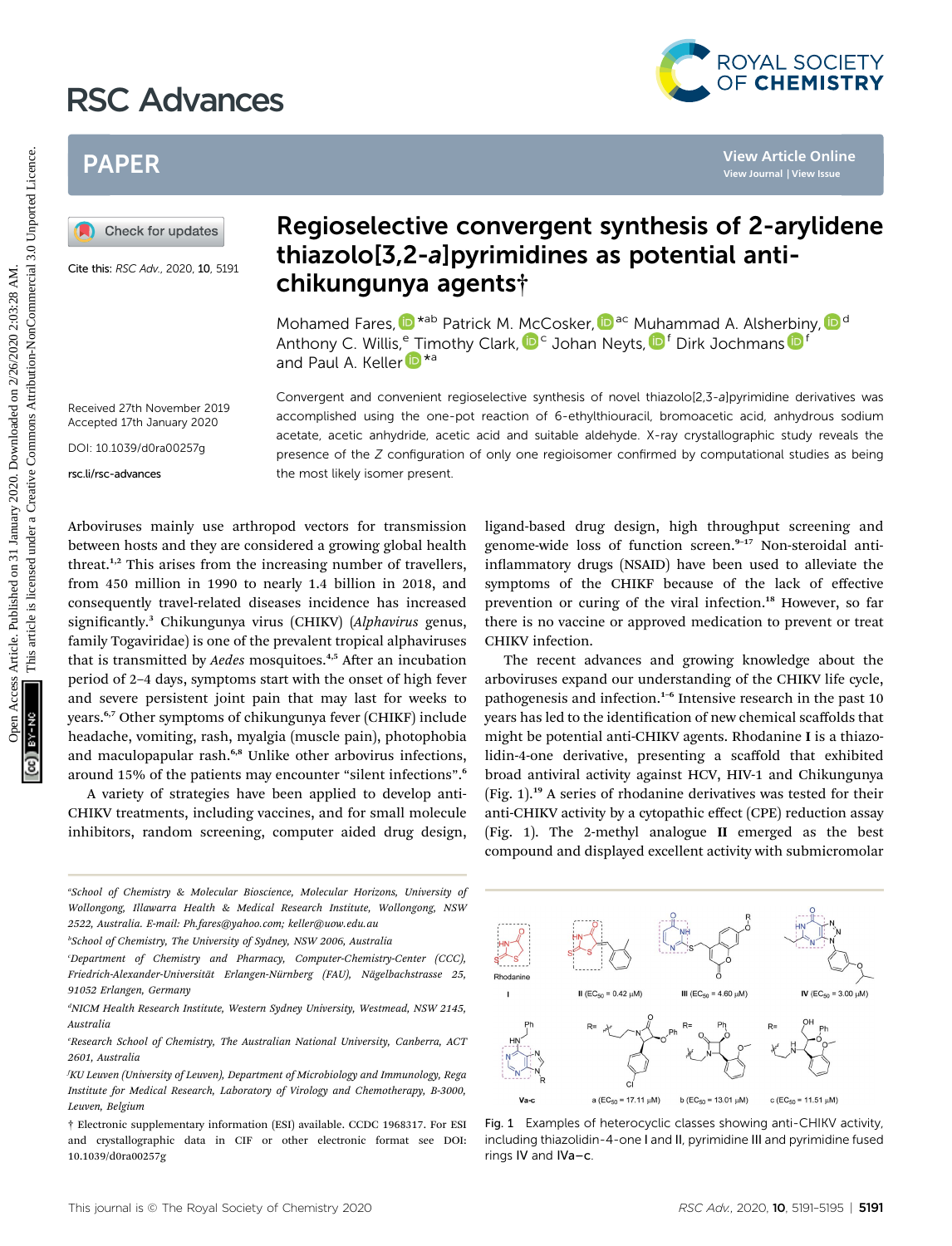$EC_{50}$  ( $EC_{50}$  = 0.42  $\mu$ M) against CHIKV. A docking study also showed good interaction between the ligand and CHIKV nsp2 protease.<sup>19</sup>

Among the main heterocycles that form the basis of small molecule inhibitors of CHIKV are the pyrimidine and fused pyrimidine rings, e.g. III, IV and Va-c (Fig. 1).<sup>15,20,21</sup> Recent reports indicated that hybridization between uracil–coumarin– arenes III resulted in the discovery of a novel anti-CHIKV scaffold that was found to impede CHIKV replication.<sup>20</sup> In an effort to find new leads as CHIKV inhibitors, a random screening identified the  $[1,2,3]$ triazolo $[4,5-d]$ pyrimidin-7 $(6H)$ ones as potential candidates.<sup>21</sup> Iterative optimization cycles led to the most potent compound **IV** with  $EC_{50} = 3 \mu M$  and a selectivity index greater than 600 (Fig. 1).<sup>21</sup> In 2012, purine- $\beta$ -lactams Va and Vb and purine-amino propanol Vc (Fig. 1) conjugates were screened against nine different viruses including CHIKV. The amino propanol derivative Vc ( $EC_{50} = 11.51 - 17.11 \mu M$ ) showed  $relatively higher activity other than the purine- $\beta$ -lactam hypothesis.$ Therefore, the  $\beta$ -lactam was not essential for activity.<sup>15</sup> **PSC** Articles.  $\alpha$  Article is the state of CHIV interior in Figure and the CREAT in the constraint interior in the state of CHIV are the pointing and interior interior interior in Figure 1. The common state of the state

Recently, hybridization of two or more bioactive fragments has emerged as a concept for the exploration of novel multitarget acting inhibitors as well as novel anti CHIKV agents (Fig. 2).15,20,22,23 Therefore, in our ongoing efforts to discover new scaffolds for CHIKV infection, we investigated a molecular hybridization approach with the fusion of the uracil and the rhodanine pharmacophoric moieties (Fig. 2).<sup>22</sup>

The synthetic strategy started with the condensation of ethyl propionylacetate 1 and thiourea 2 to afford the known 6-ethyl thiouracil 3 with 69% yield. $24,25$  Although the synthesis of the thiazolopyrimidine derivatives from the 6-ethylthiouracil substrate has not previously been reported, this multicomponent reaction (MCR) was achieved using an analogous procedure<sup>26</sup>–<sup>29</sup> by reacting 3 with the aldehyde, chloroacetic acid, sodium acetate anhydrous, acetic anhydride and acetic acid in one pot and at reflux for 4 h (Scheme 1).

These conditions consistently gave low yields and two regioisomers (e.g. chlorobenzaldehyde 8 A : B 16% : 84%), the latter determined by analysis of the  $^1\mathrm{H}$  NMR spectrum (Fig. 3) – attempts to separate the isomers by column chromatography failed.

Optimization of the reaction involved varying the mode of addition, replacement of the chloroacetic acid with bromoacetic



Scheme 1 Reagents and conditions: (i) NaOEt,  $C_2H_5OH$ , 6 h, reflux; (ii) CICH<sub>2</sub>COOH, anhydrous CH<sub>3</sub>COONa, (CH<sub>3</sub>CO)<sub>2</sub>, CH<sub>3</sub>COOH, 4chlorobenzaldehyde, reflux, 4 h.

acid, and lowering the reaction temperature. This aimed to favour the formation of the kinetic regioisomer (Z)-A, assumed to be the desired product, over the thermodynamic regioisomer (Z)-B (Scheme 2), and resulted in the crystallization of only one regioisomer from the reaction mix (acetic acid) in each case. This may be due to the low reactivity and the less regioselectivity of the chloroacetic acid compared to bromoacetic acid.

From the convergent reaction conditions, four possible isomers can be formed: the  $Z$  or  $E$  configurations of structural isomers A or B –  $(Z)$ -A,  $(E)$ -A,  $(Z)$ -B and  $(E)$ -B (Fig. 4). Analysis of the <sup>1</sup>H NMR spectra showed a quartet at 2.48-2.57 ppm assigned to methylene hydrogens of the ethyl substituent – these were assigned to structural isomer A as the corresponding resonances of isomer B are expected to resonate more downfield  $(\sim$  3 ppm) as a result of a deshielding anisotropic effect of the adjacent carbonyl group of the thiazole ring.

The *Z* absolute configuration of this class of molecules was confirmed by X-ray crystallographic analysis of derivative 12 (Fig. 5). This illustrated the planarity of the thiazolopyrimidine rings with the aryl group, which may be attributed to two intramolecular hydrogen bonds. The Z-configuration is presumably stabilized by the two intramolecular hydrogen bonds between the arylidene H and the oxygen atom of the thiazole carbonyl group (HB1) and between the sulfur atom and the aryl hydrogen (HB2). The distance of both hydrogen bonds is 2.49 and 2.50  $\AA$ , for HB1 and HB2, respectively, and the angles are  $102.81^\circ$  and  $132.94^\circ$  for HB1 and HB2 respectively.



Fig. 2 Design of the targeted uracil–rhodanine conjugates.



Fig.  $3<sup>-1</sup>H NMR spectrum of the MCR product of the two regions$ of  $8$  in a ratio of  $1:5$ .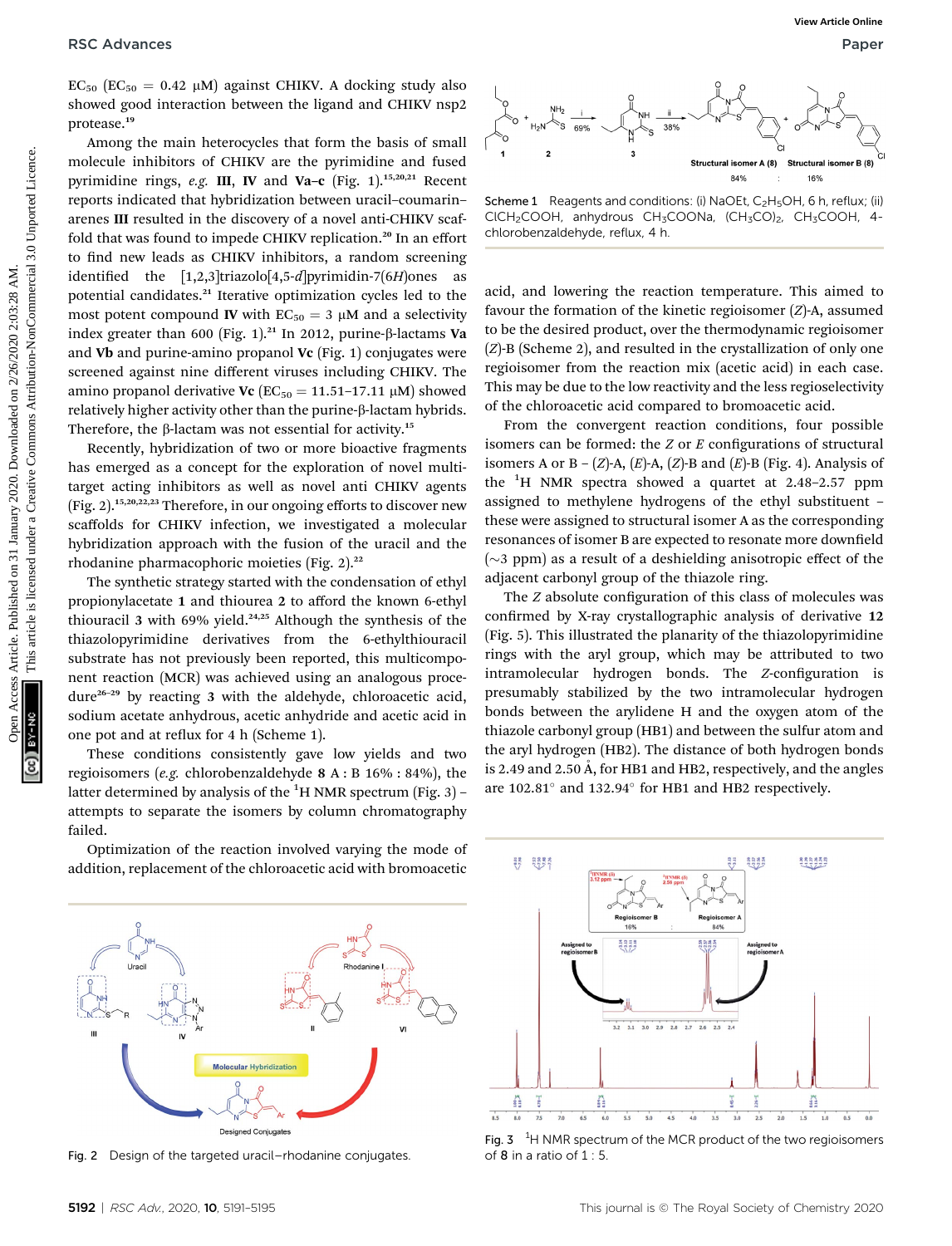

Scheme 2 Reactions and conditions: (i) BrCH<sub>2</sub>COOH, anhydrous CH<sub>3</sub>COONa, (CH<sub>3</sub>CO)<sub>2</sub>, CH<sub>3</sub>COOH, 60 °C, 3 h; (ii) benzaldehyde, anhydrous CH<sub>3</sub>COONa, CH<sub>3</sub>COOH, 60 °C, 2 h. (iii) BrCH<sub>2</sub>COOH, anhydrous CH<sub>3</sub>COONa, (CH<sub>3</sub>CO)<sub>2</sub>, CH<sub>3</sub>COOH, aldehyde, 60 °C, 4 h.



Fig. 4 The four possible isomers that can be produced from the MCR reaction.



Fig. 5 (A) ORTEP diagram of compound 12, (B) representation of stabilizing hydrogen bonds of the regioisomer (Z)-A.

To investigate the observed preference for the Z isomer, density functional theory (DFT) calculations were performed using the widely applied M06-2X functional with a Dunnings aug-cc-pVDZ basis set. Compound 6 ( $Ar = C_6H_6$ ) was selected for the theoretical study and all structures were optimised with modelled acetic acid solvation (SMD). Analysis of the proposed mechanism indicated a possible alcohol intermediate and dehydration step preceded the final  $Z/E$  isomer formation, and to keep the model simple, the calculations have focussed on these molecules only, maintaining chirality where applicable (Fig. S1†). Conformer analysis of the alcohol intermediate indicated a Gibbs free energy of reaction  $(\Delta_{\rm r} G^0\{298~{\rm K}\})$  range of +0.35 to  $-2.30$  kcal mol<sup>-1</sup> with the Z arranged C1 being the lowest and the E arranged C2 the highest energy conformers respectively (Fig. S2†). Analysis of the optimised geometries gave no indication of hydrogen bond stabilisation for the alcohol, despite attempts at manually inputting the conformation. This indicated steric and geometric arrangement of the alcohol intermediate is more significant for the energy term.

A stacked ring conformer (C3) was also observed with a favourable  $\Delta_{\rm r} G^0$ {298 K} of  $-1.30$  kcal mol $^{-1}$ . To better account for this interaction, Grimme's dispersion (D3) and geometric counterpoise  $(gCP)$  corrections<sup>30</sup> were applied to the energy term, and the stacked C3 was observed to increase by +1.29 kcal mol<sup>-1</sup>, whereas C1/C2 increased by +0.87 and +0.85 kcal mol<sup>-1</sup> respectively. The similar increase to the energy term for C1/C2 suggested there are no differences in dispersion effects to account for in these conformers. However, the greater energy change observed with C3 was indicative the ring stacking is not a favourable intramolecular force. Based on the subtle differences in energies of the conformers, C1 is the apparent favoured alcohol intermediate conformer, which is arranged to dehydrate to the Z isomer.

The transition states of the proposed dehydration reactions were calculated and the saddle point  $\Delta_{\rm r}G^0\{298~{\rm K}\}$  were found to be +32.58 and +30.05 kcal mol<sup>-1</sup> for the E **T1** and Z **T2** arranged transition states respectively (Fig. S3a†). With the D3-gCP corrections  $\Delta_{\rm r} G^0$ {298 K} were +33.51 and +30.90 kcal mol<sup>-1</sup> for T1 and T2 respectively. The similar increases in energy  $(+0.93$  and  $+0.85$  kcal mol<sup>-1</sup>) indicated negligible differences in dispersion force correction required when comparing T1 and T2. What was particularly interesting to note, in contrast to the alcohol intermediate, is the preference of the water leaving hydrogen bound to the carbonyl. Despite attempts in manually positioning the water to leave adjacent to the sulfur, and in turn have H–S interaction, the transition state only converged to allow hydrogen bonding of the water with the thiazole carbonyl. Subsequently, it was proposed the principal factor dictating the favoured transition state is the arrangement of the aryl group, as the water has apparent preference for leaving *trans* to the sulfur, in favour of Z isomer formation. Published on 31 Mate the internet of the commons are commons are commons are commons are commons are commons are commons are commons are commons are commons are commons at a state of the state of the state of the state of

> Subsequent calculation of the product  $(E)$ -6 and  $(Z)$ -6 isomers indicated  $\Delta_{\rm r} H^0$ {298 K} of -2.40 and -6.78 kcal mol<sup>-1</sup> respectively, which indicts the Z isomer to be thermodynamically favoured, and D3-gCP corrections were in good agreement (Fig. 6 and S3b†). Comparison of the calculated (Z)-6 structure with the X-ray crystal structure of compound 12 indicated similar bond distances of HB1 = 2.43  $\AA$  and HB2 = 2.50  $\AA$  for the proposed intramolecular hydrogen bonds (Fig. 5).

> Likewise, the bond angles were in good agreement for HB1 and HB2 calculated at  $101.34^\circ$  and  $127.70^\circ$ , compared with 102.81° and 132.94° from the crystal structure, respectively. In conclusion, although the energy differences are small between the investigated reaction pathways, there is a consistent preference for the Z forming pathway at each step investigated and this result was reciprocated by D3-gCP energy corrections (Fig. 6).

> The compounds were screened for their antiviral activities in a viral-cell based assay against Chikungunya virus (Indian Ocean strain 899) (Table S1†).

> Based on the biological results, compounds 6–20 showed different percentages of viral replication inhibition at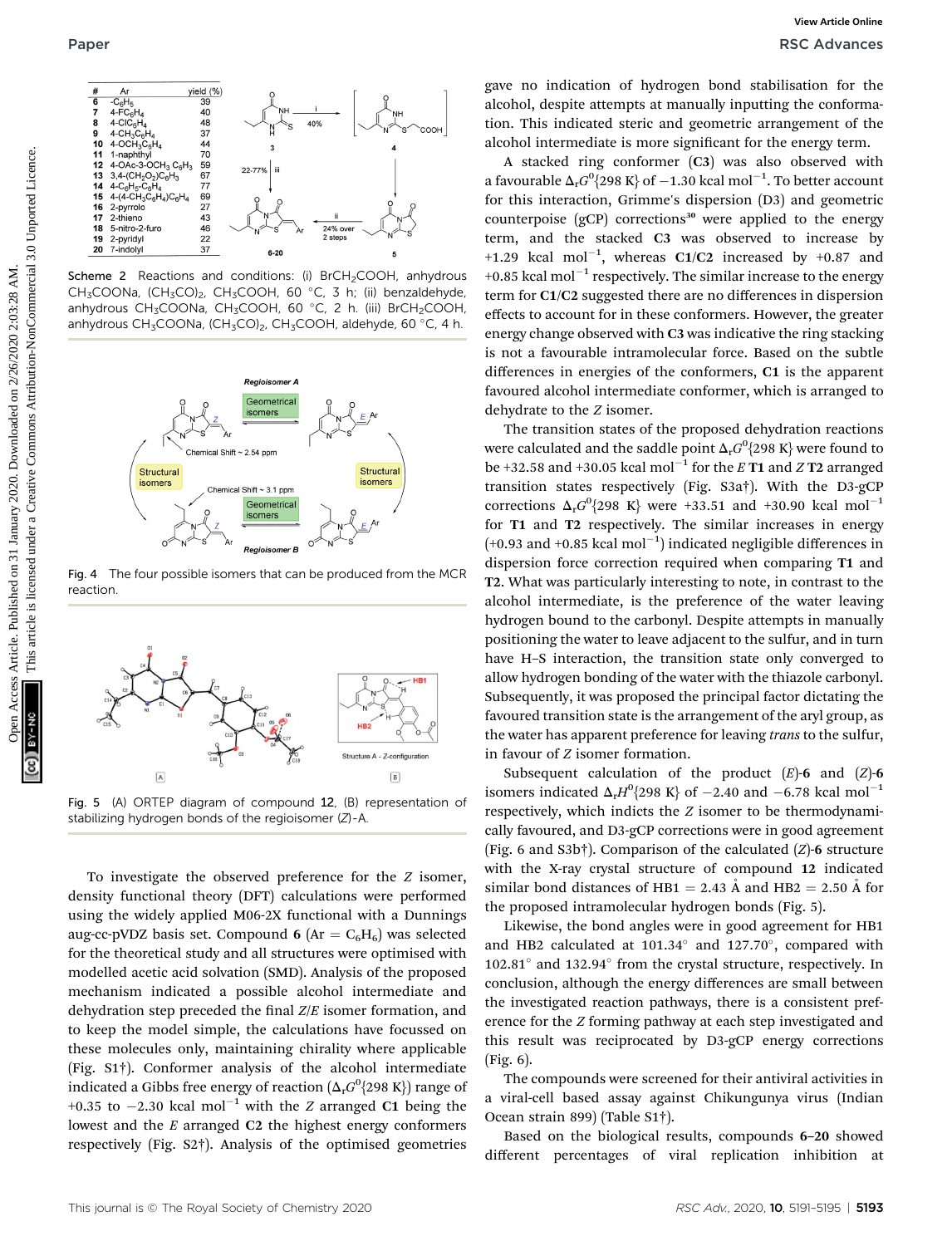

Fig. 6 Energy profile for the formation of compound  $6(Z)$  and  $6(E)$ , calculated with DFT M06-2X/aug-cc-pVDZ. Divergent reaction pathways are color coded red for E formation and blue for Z formation.  $SR =$  stacked rings conformer.

20  $\mu$ g mL<sup>-1</sup> with (Z)-7-ethyl-2-((4'-methyl-[1,1'-biphenyl]-4-yl) methylene)-5H-thiazolo[3,2-a]pyrimidine-3,5(2H)-dione showing the best activity with 58% inhibition of CHIKV replication. Derivatives 6, 11 and 20 showed 19, 28 and 34% inhibition of viral replication, while rest of the compounds showed fair or no activity. However, thiazolodione 15 can be considered as a potential lead compound in our future iterative cycles of optimization. The compound emerged as the most promising antiviral among the tested series with  $EC_{50} = 42 \mu M$ , with  $IC_{50}$  >  $250 \mu M$  against the breast cancer cell line MCF-7 and the endothelial human sapiens cell line EA.hy926. Compound 15 is endowed with p-methylbiphenyl tail functionality which might interact favourably with the target. Our outlook will include optimization of compound 15 with the prime aim to find safe and effective anti-CHIKV agents.

In this paper, we shed the light to the convergent synthesis of a new series of 2-arylidene thiazolo[3,2-a]pyrimidines. Using simple synthons, namely 6-ethylthiouracil, bromoacetic acid and different aldehydes in a mixture of acetic acid/acetic anhydride and catalytic amount of anhydrous sodium acetate, a novel series of  $(Z)$ -7-ethyl-2-arylidine-5H-thiazolo[3,2-a]pyrimidine-3,5(2H)-diones was achieved. Optimization of the multi component reaction conditions by replacing chloroacetic acid with the more regioselective bromoacetic acid, lowering reaction temperature and changing the mode of addition and we were able to prepare one isomer at each case. X-ray crystal structure of compound 12 shows that only one regioselective isomer formed with the  $Z$  configuration that is potentially stabilized by two intramolecular hydrogen bonds. Antiviral activity evaluation demonstrated the tailed thiazolopyrimidine 15 as a candidate for future development.

## Conflicts of interest

There are no conflicts to declare.

## Acknowledgements

MF thanks UOW for the University Postgraduate Award and International Postgraduate Tuition Award scholarships.

### References

- 1 A. Cifuentes Kottkamp, E. De Jesus, R. Grande, J. A. Brown, A. R. Jacobs, J. K. Lim and K. A. Stapleford, J. Virol., 2019, 93, e00389-19.
- 2 Y. S. Huang, S. Higgs and D. L. Vanlandingham, Front. Microbiol., 2019, 10, 22.
- 3 C. B. F. Vogels, C. Ruckert, S. M. Cavany, T. A. Perkins, G. D. Ebel and N. D. Grubaugh, PLoS Biol., 2019, 17, e3000130.
- 4 A. A. Rashad, S. Mahalingam and P. A. Keller, J. Med. Chem., 2014, 57, 1147–1166.
- 5 B. J. Matthews, O. Dudchenko, S. B. Kingan, S. Koren, I. Antoshechkin, J. E. Crawford, W. J. Glassford, M. Herre, S. N. Redmond, N. H. Rose, G. D. Weedall, Y. Wu, S. S. Batra, C. A. Brito-Sierra, S. D. Buckingham, C. L. Campbell, S. Chan, E. Cox, B. R. Evans, T. Fansiri, I. Filipovic, A. Fontaine, A. Gloria-Soria, R. Hall, V. S. Joardar, A. K. Jones, R. G. G. Kay, V. K. Kodali, J. Lee, G. J. Lycett, S. N. Mitchell, J. Muehling, M. R. Murphy, A. D. Omer, F. A. Partridge, P. Peluso, A. P. Aiden, V. Ramasamy, G. Rasic, S. Roy, K. Saavedra-Rodriguez, S. Sharan, A. Sharma, M. L. Smith, J. Turner, A. M. Weakley, Z. Zhao, O. S. Akbari, W. C. t. Black, H. Cao, A. C. Darby, C. A. Hill, J. S. Johnston, T. D. Murphy, A. S. Raikhel, D. B. Sattelle, I. V. Sharakhov, B. J. White, L. Zhao, E. L. Aiden, R. S. Mann, L. Lambrechts, J. R. Powell, M. V. Sharakhova, Z. Tu, H. M. Robertson, C. S. McBride, A. R. Hastie, J. Korlach, D. E. Neafsey, A. M. Phillippy and L. B. Vosshall, Nature, 2018, 563, 501–507. **PSC Advances**<br> **Open Access Articles.** Published on 31 January 2020. The intermediation of commons are the common and the same of the same of the same of the same of the common attention-NonCommercial Commons American Co
	- 6 O. Schwartz and M. L. Albert, Nat. Rev. Microbiol., 2010, 8, 491–500.
	- 7 Y. Villero-Wolf, S. Mattar, A. Puerta-Gonzalez, G. Arrieta, C. Muskus, R. Hoyos, H. Pinzon and D. Pelaez-Carvajal, Sci. Rep., 2019, 9, 9970.
	- 8 P. Mahendradas, K. Avadhani and R. Shetty, J. Ophthalmic Inflammation Infect., 2013, 3, 35.
	- 9 L. J. Chang, K. A. Dowd, F. H. Mendoza, J. G. Saunders, S. Sitar, S. H. Plummer, G. Yamshchikov, U. N. Sarwar, Z. Hu, M. E. Enama, R. T. Bailer, R. A. Koup, R. M. Schwartz, W. Akahata, G. J. Nabel, J. R. Mascola, T. C. Pierson, B. S. Graham, J. E. Ledgerwood and V. R. C. S. Team, Lancet, 2014, 384, 2046–2052.
	- 10 T. Agarwal, S. Asthana and A. Bissoyi, Indian J. Pharm. Sci., 2015, 77, 453–460.
	- 11 P. T. Nguyen, H. Yu and P. A. Keller, J. Mol. Model., 2014, 20, 2216.
	- 12 R. K. Maheshwari, V. Srikantan and D. Bhartiya, J. Virol., 1991, 65, 992–995.
	- 13 P. T. Nguyen, H. Yu and P. A. Keller, J. Mol. Graphics Modell., 2015, 57, 1–8.